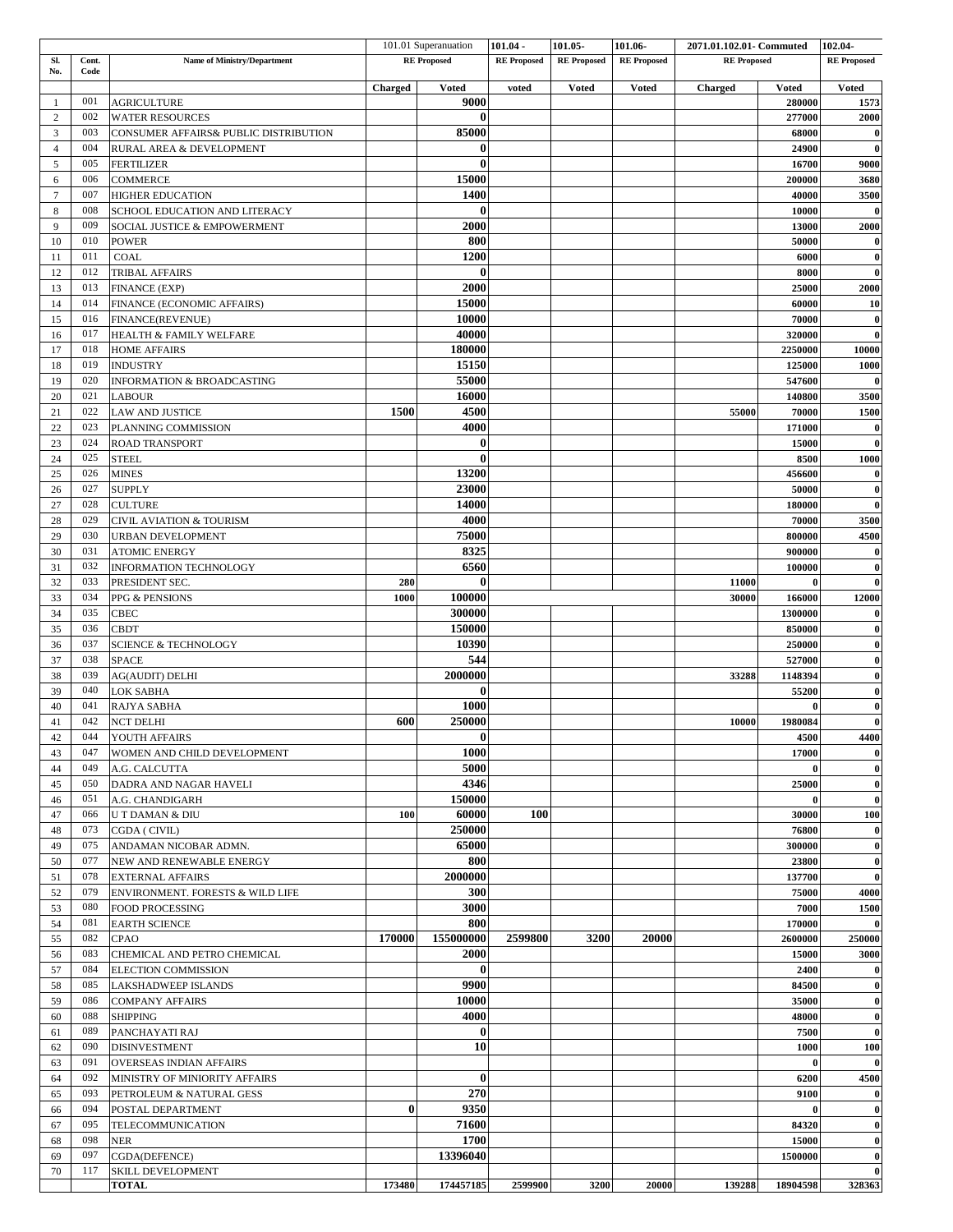|                |            |                                             |                    | 2071.01.104.01 - Gratuities 104.04 - |                      | 104.05             | 104.06-            | 104.07-            | 104.07-            | 2071.01.105 |
|----------------|------------|---------------------------------------------|--------------------|--------------------------------------|----------------------|--------------------|--------------------|--------------------|--------------------|-------------|
| Sl.            | Cont.      | <b>Name of Ministry/Department</b>          | <b>RE</b> Proposed |                                      | <b>RE</b> Proposed   | <b>RE</b> Proposed | <b>RE</b> Proposed | <b>RE</b> Proposed | <b>RE</b> Proposed | RE Pr       |
| No.            | Code       |                                             | Charged            | <b>Voted</b>                         | <b>Voted</b>         | <b>Voted</b>       | <b>Voted</b>       | <b>Charged</b>     | <b>Voted</b>       | Charged     |
| -1             | 001        | <b>AGRICULTURE</b>                          |                    | 350000                               | 1000                 |                    |                    |                    |                    |             |
| $\overline{2}$ | 002        | <b>WATER RESOURCES</b>                      |                    | 500000                               |                      |                    |                    |                    |                    |             |
| 3              | 003        | CONSUMER AFFAIRS& PUBLIC DISTRIBUTION       |                    | 80000                                |                      |                    |                    |                    |                    |             |
| $\overline{4}$ | 004        | RURAL AREA & DEVELOPMENT                    |                    | 20000                                |                      |                    |                    |                    |                    |             |
| 5              | 005        | <b>FERTILIZER</b>                           |                    | 14500                                | 4000                 |                    |                    |                    |                    |             |
| 6              | 006        | COMMERCE                                    |                    | 300000                               | 2000                 |                    |                    |                    |                    |             |
| $\overline{7}$ | 007        | <b>HIGHER EDUCATION</b>                     |                    | 70000                                | 2000                 |                    |                    |                    |                    |             |
| 8              | 008        | SCHOOL EDUCATION AND LITERACY               |                    | 10000                                | $\bf{0}$             |                    |                    |                    |                    |             |
| 9              | 009        | SOCIAL JUSTICE & EMPOWERMENT                |                    | 20000                                | 2000                 |                    |                    |                    |                    |             |
| 10             | 010        | <b>POWER</b>                                |                    | 50000                                | $\bf{0}$             |                    |                    |                    |                    |             |
| 11             | 011        | COAL                                        |                    | 25000                                | 1000                 |                    |                    |                    |                    |             |
| 12             | 012        | <b>TRIBAL AFFAIRS</b>                       |                    | 6745                                 | $\bf{0}$             |                    |                    |                    |                    |             |
| 13             | 013<br>014 | FINANCE (EXP)                               |                    | 30000                                | 1500<br>$\bf{0}$     |                    |                    |                    |                    |             |
| 14<br>15       | 016        | FINANCE (ECONOMIC AFFAIRS)                  |                    | 80000<br>120000                      | 100                  |                    |                    |                    |                    |             |
| 16             | 017        | FINANCE(REVENUE)<br>HEALTH & FAMILY WELFARE |                    | 500000                               | $\bf{0}$             |                    |                    |                    |                    |             |
| 17             | 018        | <b>HOME AFFAIRS</b>                         |                    | 5600000                              | 10000                | 25000              | 5000               |                    |                    |             |
| 18             | 019        | <b>INDUSTRY</b>                             |                    | 180000                               | 2000                 |                    |                    |                    |                    |             |
| 19             | 020        | <b>INFORMATION &amp; BROADCASTING</b>       |                    | 900000                               | $\bf{0}$             |                    |                    |                    |                    |             |
| 20             | 021        | <b>LABOUR</b>                               |                    | 220000                               | 2100                 |                    |                    |                    |                    |             |
| 21             | 022        | <b>LAW AND JUSTICE</b>                      | 54000              | 63105                                | 2000                 |                    |                    |                    |                    |             |
| 22             | 023        | PLANNING COMMISSION                         |                    | 200000                               | $\bf{0}$             |                    |                    |                    |                    |             |
| 23             | 024        | <b>ROAD TRANSPORT</b>                       |                    | 20000                                | $\bf{0}$             |                    |                    |                    |                    |             |
| 24             | 025        | <b>STEEL</b>                                |                    | 10000                                | 1000                 |                    |                    |                    |                    |             |
| 25             | 026        | <b>MINES</b>                                |                    | 450000                               | $\bf{0}$             |                    |                    |                    |                    |             |
| 26             | 027        | <b>SUPPLY</b>                               |                    | 75000                                | $\bf{0}$             |                    |                    |                    |                    |             |
| 27             | 028        | <b>CULTURE</b>                              |                    | 250000                               | $\bf{0}$             |                    |                    |                    |                    |             |
| 28             | 029        | CIVIL AVIATION & TOURISM                    |                    | 75000                                | 2000                 |                    |                    |                    |                    |             |
| 29             | 030        | <b>URBAN DEVELOPMENT</b>                    |                    | 1280000                              | 1000                 |                    |                    |                    |                    |             |
| 30             | 031        | <b>ATOMIC ENERGY</b>                        |                    | 1000000                              | $\bf{0}$             | 1200               |                    |                    |                    |             |
| 31             | 032        | INFORMATION TECHNOLOGY                      |                    | 110000                               | $\bf{0}$             |                    |                    |                    |                    |             |
| 32             | 033        | PRESIDENT SEC.                              | 16000              | $\bf{0}$                             | $\bf{0}$             |                    |                    |                    |                    |             |
| 33             | 034        | PPG & PENSIONS                              | 58000              | 500000                               | 15000                |                    |                    |                    |                    | 1000        |
| 34             | 035        | CBEC                                        |                    | 2000000                              |                      |                    |                    |                    |                    |             |
| 35             | 036        | <b>CBDT</b>                                 |                    | 1200000                              |                      |                    |                    |                    |                    |             |
| 36             | 037        | <b>SCIENCE &amp; TECHNOLOGY</b>             |                    | 340000                               |                      |                    |                    |                    |                    |             |
| 37             | 038        | <b>SPACE</b>                                |                    | 550000                               |                      |                    |                    |                    |                    |             |
| 38<br>39       | 039<br>040 | <b>AG(AUDIT) DELHI</b>                      | 50000              | 1900000<br>50000                     |                      |                    |                    |                    |                    |             |
| 40             | 041        | LOK SABHA<br>RAJYA SABHA                    |                    | 14500                                |                      |                    |                    |                    |                    |             |
| 41             | 042        | <b>NCT DELHI</b>                            | 19000              | 2700000                              |                      |                    |                    |                    |                    |             |
| $42\,$         | 044        | YOUTH AFFAIRS                               |                    | 8400                                 | 2000                 |                    |                    |                    |                    |             |
| 43             | 047        | WOMEN AND CHILD DEVELOPMENT                 |                    | 25000                                | 3000                 |                    |                    |                    |                    |             |
| 44             | 049        | A.G. CALCUTTA                               |                    | $\bf{0}$                             | $\bf{0}$             |                    |                    |                    |                    |             |
| 45             | 050        | DADRA AND NAGAR HAVELI                      |                    | 50000                                | $\bf{0}$             |                    |                    |                    |                    |             |
| 46             | 051        | A.G. CHANDIGARH                             |                    | 777501                               | $\bf{0}$             |                    |                    |                    |                    |             |
| 47             | 066        | U T DAMAN & DIU                             |                    | 50000                                | 100                  | 100                | 100                |                    |                    |             |
| 48             | 073        | CGDA (CIVIL)                                |                    | 120000                               | $\bf{0}$             |                    |                    |                    |                    |             |
| 49             | 075        | ANDAMAN NICOBAR ADMN.                       |                    | 450000                               | $\bf{0}$             |                    |                    |                    |                    |             |
| 50             | 077        | NEW AND RENEWABLE ENERGY                    |                    | 20000                                | $\bf{0}$             |                    |                    |                    |                    |             |
| 51             | 078        | <b>EXTERNAL AFFAIRS</b>                     |                    | 231000                               | $\bf{0}$             |                    |                    |                    |                    |             |
| 52             | 079        | ENVIRONMENT. FORESTS & WILD LIFE            |                    | 110000                               | 4000                 |                    |                    |                    |                    |             |
| 53             | 080        | FOOD PROCESSING                             |                    | 7000                                 | 2000                 |                    |                    |                    |                    |             |
| 54             | 081        | <b>EARTH SCIENCE</b>                        |                    | 240000                               | $\bf{0}$             |                    |                    |                    |                    |             |
| 55             | 082        | CPAO                                        |                    | 1180000                              | 250000               |                    |                    |                    |                    | 32000       |
| 56             | 083        | CHEMICAL AND PETRO CHEMICAL                 |                    | 16032                                | 3000                 |                    |                    |                    |                    |             |
| 57             | 084        | ELECTION COMMISSION                         |                    | 1300                                 | $\bf{0}$             |                    |                    |                    |                    |             |
| 58             | 085        | LAKSHADWEEP ISLANDS                         |                    | 134000                               | $\bf{0}$             |                    |                    |                    |                    |             |
| 59             | 086        | <b>COMPANY AFFAIRS</b>                      |                    | 48000                                | $\bf{0}$             |                    |                    |                    |                    |             |
| 60             | 088        | SHIPPING                                    |                    | 70000                                | $\bf{0}$             |                    |                    |                    |                    |             |
| 61             | 089        | PANCHAYATI RAJ                              |                    | 5000                                 | $\bf{0}$             |                    |                    |                    |                    |             |
| 62             | 090        | <b>DISINVESTMENT</b>                        |                    | 2000                                 | 100                  |                    |                    |                    |                    |             |
| 63             | 091        | OVERSEAS INDIAN AFFAIRS                     |                    | $\bf{0}$                             | $\bf{0}$             |                    |                    |                    |                    |             |
| 64             | 092        | MINISTRY OF MINIORITY AFFAIRS               |                    | 5400                                 | 2100                 |                    |                    |                    |                    |             |
| 65             | 093<br>094 | PETROLEUM & NATURAL GESS                    |                    | 10391<br>$\bf{0}$                    | $\bf{0}$<br>$\bf{0}$ |                    |                    |                    |                    |             |
| 66<br>67       | 095        | POSTAL DEPARTMENT<br>TELECOMMUNICATION      |                    | 160000                               | $\bf{0}$             |                    |                    |                    |                    |             |
| 68             | 098        | NER                                         |                    | 16000                                | $\bf{0}$             |                    |                    |                    |                    |             |
| 69             | 097        | CGDA(DEFENCE)                               |                    | 2000000                              | $\bf{0}$             |                    |                    |                    |                    |             |
| 70             | 117        | SKILL DEVELOPMENT                           |                    |                                      |                      |                    |                    |                    |                    |             |
|                |            | <b>TOTAL</b>                                | 197000             | 27600874                             | 315000               | 26300              | 5100               | $\bf{0}$           | $\bf{0}$           | 33000       |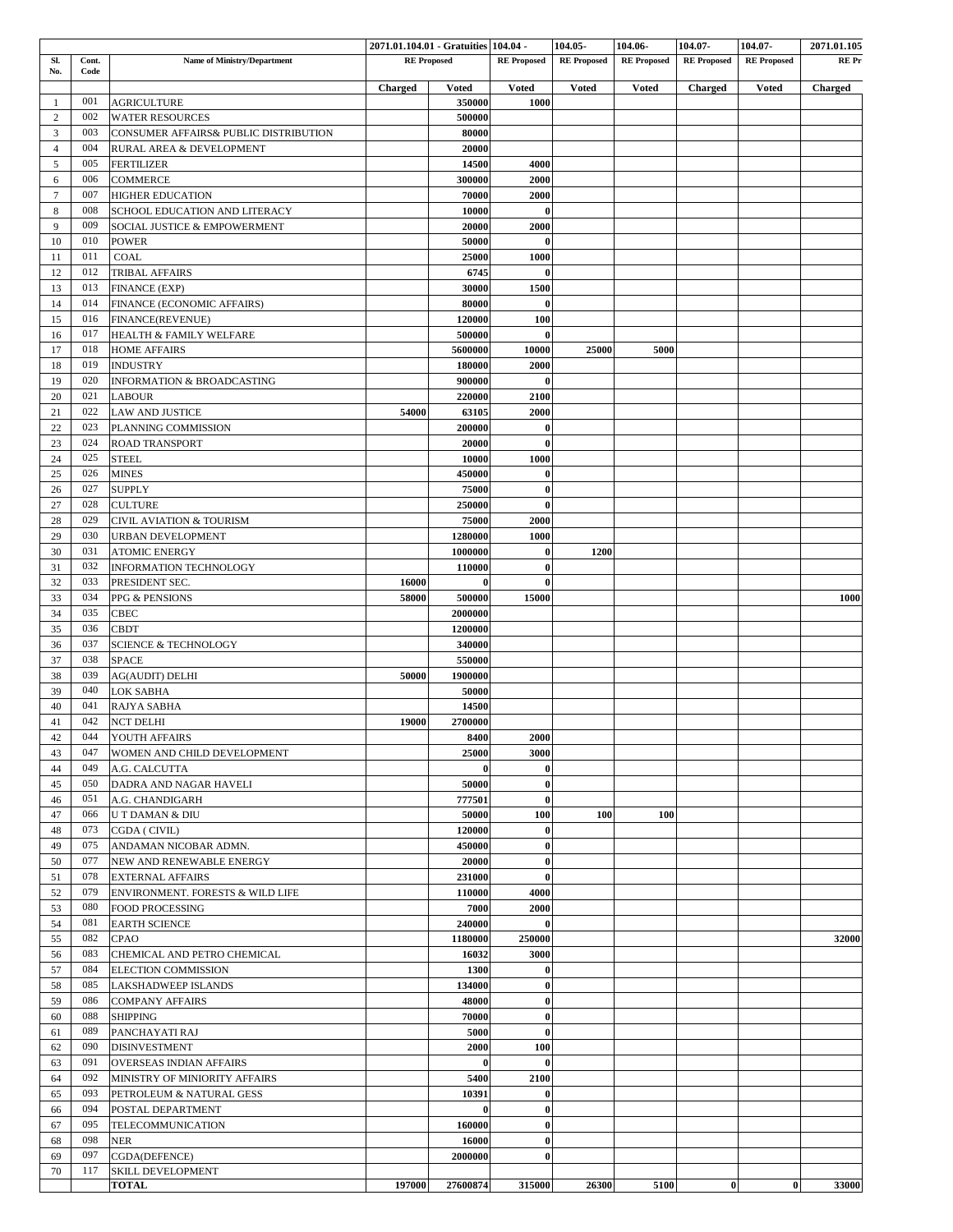|                     |               |                                                                   |                          | 02 Family 2071.01.105.04 | 2071.01.105.05     | 2071.01.105.06     | 2071.01.106.01     | 2071.01.106.03-         | 2071.01.107- |
|---------------------|---------------|-------------------------------------------------------------------|--------------------------|--------------------------|--------------------|--------------------|--------------------|-------------------------|--------------|
| SI.<br>No.          | Cont.<br>Code | Name of Ministry/Department                                       | posed                    | <b>RE</b> Proposed       | <b>RE</b> Proposed | <b>RE</b> Proposed | <b>RE</b> Proposed | <b>RE</b> Proposed      | REPr         |
|                     |               |                                                                   | <b>Voted</b>             | <b>Voted</b>             | <b>Voted</b>       | <b>Voted</b>       | Charged            | <b>Charged</b>          | Charged      |
| $\mathbf{1}$        | 001           | <b>AGRICULTURE</b>                                                | 2500                     |                          |                    |                    |                    | $\bf{0}$                |              |
| $\overline{c}$      | 002<br>003    | <b>WATER RESOURCES</b>                                            | 2500                     |                          |                    |                    |                    | $\theta$                |              |
| 3<br>$\overline{4}$ | 004           | CONSUMER AFFAIRS& PUBLIC DISTRIBUTION<br>RURAL AREA & DEVELOPMENT | 50000<br>$\mathbf{0}$    |                          |                    |                    |                    | $\bf{0}$<br>$\theta$    |              |
| 5                   | 005           | <b>FERTILIZER</b>                                                 | $\mathbf{0}$             |                          |                    |                    |                    | $\bf{0}$                |              |
| 6                   | 006           | <b>COMMERCE</b>                                                   | 1500                     |                          |                    |                    |                    | $\theta$                |              |
| $7\phantom{.0}$     | 007           | <b>HIGHER EDUCATION</b>                                           | $\bf{0}$                 |                          |                    |                    |                    |                         |              |
| 8                   | 008           | SCHOOL EDUCATION AND LITERACY                                     | $\bf{0}$                 |                          |                    |                    |                    |                         |              |
| 9                   | 009           | SOCIAL JUSTICE & EMPOWERMENT                                      | 500                      |                          |                    |                    |                    | $\theta$                |              |
| 10                  | 010           | <b>POWER</b>                                                      | $\mathbf{0}$             |                          |                    |                    |                    | $\bf{0}$                |              |
| 11                  | 011           | COAL                                                              | 4000                     |                          |                    |                    |                    | $\bf{0}$                |              |
| 12                  | 012           | <b>TRIBAL AFFAIRS</b>                                             | -0                       |                          |                    |                    |                    |                         |              |
| 13                  | 013           | <b>FINANCE (EXP)</b>                                              | -0                       |                          |                    |                    |                    | $\bf{0}$                |              |
| 14                  | 014           | FINANCE (ECONOMIC AFFAIRS)                                        | 5500                     |                          |                    |                    |                    | $\bf{0}$                |              |
| 15                  | 016           | FINANCE(REVENUE)                                                  | 4500                     |                          |                    |                    |                    | $\mathbf{0}$            |              |
| 16                  | 017<br>018    | HEALTH & FAMILY WELFARE                                           | 1500                     |                          |                    |                    |                    | $\bf{0}$<br>$\bf{0}$    |              |
| 17<br>18            | 019           | <b>HOME AFFAIRS</b><br><b>INDUSTRY</b>                            | 35000<br>1500            |                          |                    |                    |                    | $\sqrt{ }$              |              |
| 19                  | 020           | INFORMATION & BROADCASTING                                        | 10000                    |                          |                    |                    |                    | $\bf{0}$                |              |
| 20                  | 021           | <b>LABOUR</b>                                                     | 1000                     |                          |                    |                    |                    | $\bf{0}$                |              |
| 21                  | 022           | <b>LAW AND JUSTICE</b>                                            | -0                       |                          |                    |                    |                    | $\bf{0}$                |              |
| 22                  | 023           | PLANNING COMMISSION                                               | 713                      |                          |                    |                    |                    | $\bf{0}$                |              |
| 23                  | 024           | ROAD TRANSPORT                                                    | $\bf{0}$                 |                          |                    |                    |                    | $\bf{0}$                |              |
| 24                  | 025           | <b>STEEL</b>                                                      | 400                      |                          |                    |                    |                    | -0                      |              |
| 25                  | 026           | <b>MINES</b>                                                      | 8000                     |                          |                    |                    |                    | $\bf{0}$                |              |
| 26                  | 027           | <b>SUPPLY</b>                                                     | 9000                     |                          |                    |                    |                    |                         |              |
| 27                  | 028           | <b>CULTURE</b>                                                    | 2000                     |                          |                    |                    |                    | $\bf{0}$                |              |
| 28                  | 029           | <b>CIVIL AVIATION &amp; TOURISM</b>                               | 1300                     |                          |                    |                    |                    | $\bf{0}$                |              |
| 29                  | 030           | <b>URBAN DEVELOPMENT</b>                                          | 45000                    |                          |                    |                    |                    | $\bf{0}$                |              |
| 30                  | 031           | <b>ATOMIC ENERGY</b>                                              | 10000                    |                          |                    |                    |                    | $\mathbf 0$             |              |
| 31<br>32            | 032<br>033    | <b>INFORMATION TECHNOLOGY</b>                                     | $\bf{0}$<br>$\mathbf{0}$ |                          |                    |                    |                    | $\bf{0}$                |              |
| 33                  | 034           | PRESIDENT SEC.<br>PPG & PENSIONS                                  | 4000                     |                          |                    |                    |                    | $\bf{0}$<br>$\mathbf 0$ |              |
| 34                  | 035           | <b>CBEC</b>                                                       | 25000                    |                          |                    |                    |                    | $\theta$                |              |
| 35                  | 036           | <b>CBDT</b>                                                       | 12000                    |                          |                    |                    |                    | $\bf{0}$                |              |
| 36                  | 037           | <b>SCIENCE &amp; TECHNOLOGY</b>                                   | -0                       |                          |                    |                    |                    | $\mathbf 0$             |              |
| 37                  | 038           | <b>SPACE</b>                                                      | 3750                     |                          |                    |                    |                    | $\theta$                |              |
| 38                  | 039           | <b>AG(AUDIT) DELHI</b>                                            | 350000                   |                          |                    |                    |                    | $\bf{0}$                |              |
| 39                  | 040           | <b>LOK SABHA</b>                                                  | $\mathbf{0}$             |                          |                    |                    |                    | $\mathbf 0$             |              |
| 40                  | 041           | RAJYA SABHA                                                       | 1000                     |                          |                    |                    |                    | $\theta$                |              |
| 41                  | 042           | <b>NCT DELHI</b>                                                  | 20000                    |                          |                    |                    |                    | $\bf{0}$                |              |
| $42\,$              |               | 044 YOUTH AFFAIRS                                                 | $\bf{0}$                 |                          |                    |                    |                    |                         |              |
| 43                  | 047           | WOMEN AND CHILD DEVELOPMENT                                       | 1800                     | 1000                     |                    |                    |                    |                         |              |
| 44                  | 049           | A.G. CALCUTTA                                                     | 16495                    |                          |                    |                    |                    |                         |              |
| 45<br>46            | 050<br>051    | DADRA AND NAGAR HAVELI<br>A.G. CHANDIGARH                         | 5000<br>64999            |                          |                    |                    |                    | $\bf{0}$                |              |
| 47                  | 066           | U T DAMAN & DIU                                                   | 35000                    | 100                      | 0                  |                    |                    | $\bf{0}$                |              |
| 48                  | 073           | CGDA (CIVIL)                                                      | 170000                   |                          |                    |                    |                    | $\bf{0}$                |              |
| 49                  | 075           | ANDAMAN NICOBAR ADMN.                                             | 4000                     |                          |                    |                    |                    | $\mathbf 0$             |              |
| 50                  | 077           | NEW AND RENEWABLE ENERGY                                          | $\bf{0}$                 |                          |                    |                    |                    | $\boldsymbol{0}$        |              |
| 51                  | 078           | <b>EXTERNAL AFFAIRS</b>                                           | $\bf{0}$                 |                          |                    |                    |                    | $\bf{0}$                |              |
| 52                  | 079           | ENVIRONMENT. FORESTS & WILD LIFE                                  | 7000                     |                          |                    |                    |                    | $\mathbf 0$             |              |
| 53                  | 080           | FOOD PROCESSING                                                   | $\bf{0}$                 |                          |                    |                    |                    | $\bf{0}$                |              |
| 54                  | 081           | <b>EARTH SCIENCE</b>                                              | 2582                     |                          |                    |                    |                    | $\theta$                |              |
| 55                  | 082           | CPAO                                                              | 46000000                 | 278000                   | 461200             | 110000             | 766400             | 43400                   |              |
| 56                  | 083           | CHEMICAL AND PETRO CHEMICAL                                       | $\bf{0}$                 |                          |                    |                    |                    | $\bf{0}$                |              |
| 57                  | 084           | ELECTION COMMISSION                                               | $\bf{0}$                 |                          |                    |                    |                    | $\mathbf{0}$            |              |
| 58<br>59            | 085<br>086    | <b>LAKSHADWEEP ISLANDS</b>                                        | $\bf{0}$<br>$\bf{0}$     |                          |                    |                    |                    | $\mathbf 0$             |              |
| 60                  | 088           | <b>COMPANY AFFAIRS</b><br>SHIPPING                                | 2500                     |                          |                    |                    |                    | $\bf{0}$<br>$\bf{0}$    |              |
| 61                  | 089           | PANCHAYATI RAJ                                                    | $\bf{0}$                 |                          |                    |                    |                    | $\bf{0}$                |              |
| 62                  | 090           | <b>DISINVESTMENT</b>                                              | $\mathbf{0}$             |                          |                    |                    |                    | $\mathbf{0}$            |              |
| 63                  | 091           | OVERSEAS INDIAN AFFAIRS                                           | $\bf{0}$                 |                          |                    |                    |                    |                         |              |
| 64                  | 092           | MINISTRY OF MINIORITY AFFAIRS                                     | $\bf{0}$                 |                          |                    |                    |                    | $\bf{0}$                |              |
| 65                  | 093           | PETROLEUM & NATURAL GESS                                          | $\mathbf{0}$             |                          |                    |                    |                    | $\bf{0}$                |              |
| 66                  | 094           | POSTAL DEPARTMENT                                                 | $\bf{0}$                 |                          |                    |                    |                    | $\bf{0}$                |              |
| 67                  | 095           | TELECOMMUNICATION                                                 | $\bf{0}$                 |                          |                    |                    |                    | $\bf{0}$                |              |
| 68                  | 098           | NER                                                               | $\theta$                 |                          |                    |                    |                    | $\theta$                |              |
| 69                  | 097           | CGDA(DEFENCE)                                                     | 4842297                  |                          |                    |                    |                    | $\bf{0}$                |              |
| 70                  | 117           | SKILL DEVELOPMENT                                                 |                          |                          |                    |                    |                    |                         |              |
|                     |               | <b>TOTAL</b>                                                      | 51763836                 | 279100                   | 461200             | 110000             | 766400             | 43400                   | $\bf{0}$     |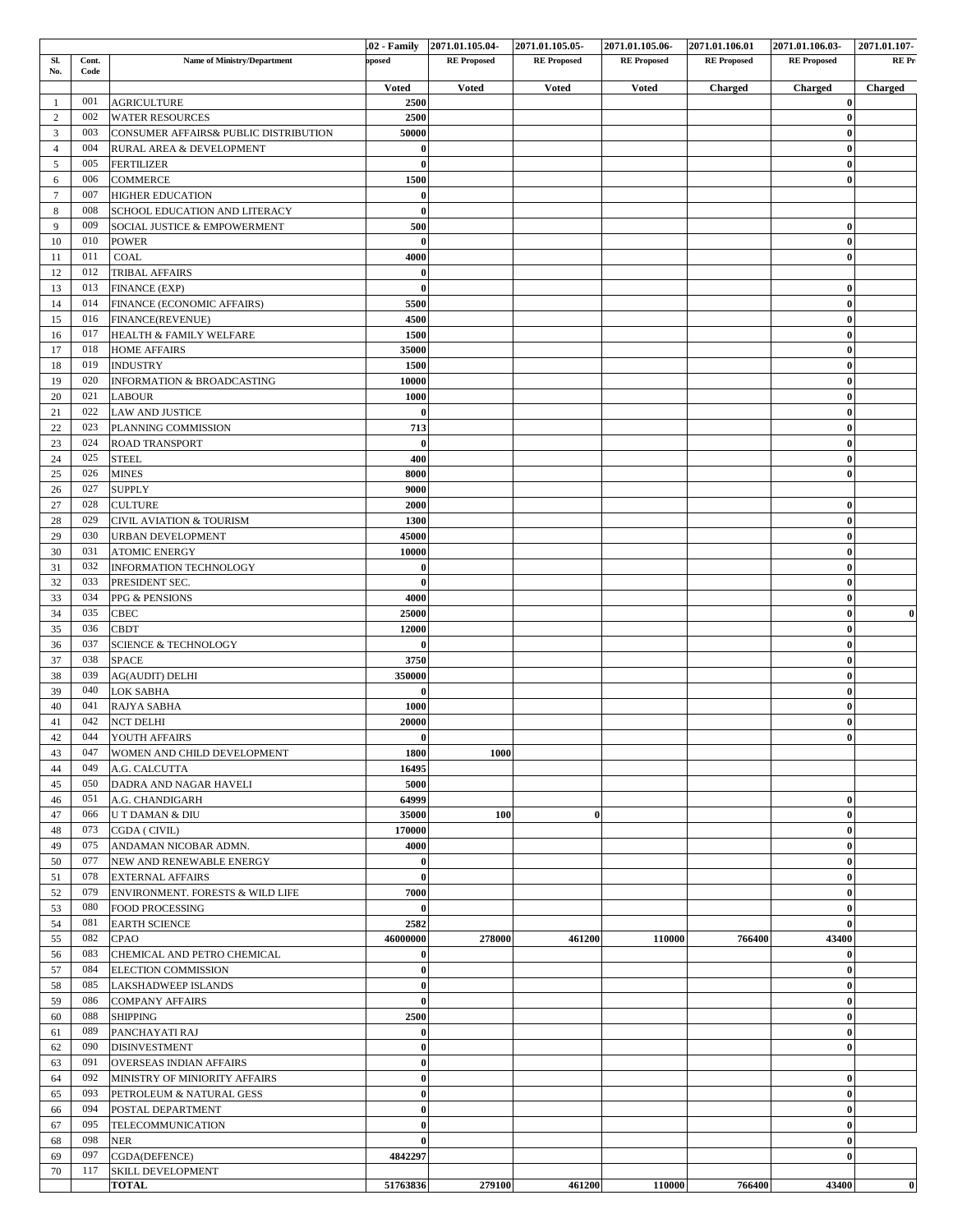|                |               |                                       |              |                    |              | Contribution 2071.01.108 Contribution 2071.01.109 | 2071.01.111        | 2071.01.114.0 2071.01.114.0 |                    | 2071.01.1 |
|----------------|---------------|---------------------------------------|--------------|--------------------|--------------|---------------------------------------------------|--------------------|-----------------------------|--------------------|-----------|
| SI.<br>No.     | Cont.<br>Code | Name of Ministry/Department           | oposed       | <b>RE</b> Proposed |              | <b>RE</b> Proposed                                | <b>RE</b> Proposed | <b>RE</b> Proposed          | <b>RE</b> Proposed | RE Pr     |
|                |               |                                       | <b>Voted</b> | <b>Charged</b>     | <b>Voted</b> | <b>Voted</b>                                      | <b>Voted</b>       | Charged                     | Charged            | Charged   |
| $\mathbf{1}$   | 001           | <b>AGRICULTURE</b>                    | 2500         |                    | 50           | $\bf{0}$                                          | $\bf{0}$           |                             |                    |           |
| $\overline{c}$ | 002           | <b>WATER RESOURCES</b>                | 80           |                    | 1200         | $\bf{0}$                                          | $\bf{0}$           |                             |                    |           |
| 3              | 003           | CONSUMER AFFAIRS& PUBLIC DISTRIBUTION |              |                    | $\bf{0}$     | $\bf{0}$                                          | $\bf{0}$           |                             |                    |           |
| $\overline{4}$ | 004           | RURAL AREA & DEVELOPMENT              |              |                    | $\bf{0}$     | $\bf{0}$                                          | $\bf{0}$           |                             |                    |           |
| 5              | 005           | <b>FERTILIZER</b>                     |              |                    | $\bf{0}$     | $\bf{0}$                                          | $\bf{0}$           |                             |                    |           |
| 6              | 006           | <b>COMMERCE</b>                       |              |                    | $\bf{0}$     | $\bf{0}$                                          | $\bf{0}$           |                             |                    |           |
| $\overline{7}$ | 007           | <b>HIGHER EDUCATION</b>               |              |                    | $\bf{0}$     | $\bf{0}$                                          | $\bf{0}$           |                             |                    |           |
| 8              | 008           | SCHOOL EDUCATION AND LITERACY         |              |                    | $\bf{0}$     | $\bf{0}$                                          | $\bf{0}$           |                             |                    |           |
| 9              | 009           | SOCIAL JUSTICE & EMPOWERMENT          |              |                    | $\bf{0}$     | $\bf{0}$                                          | $\bf{0}$           |                             |                    |           |
| 10             | 010           | <b>POWER</b>                          |              |                    | 1500         | $\bf{0}$                                          | $\bf{0}$           |                             |                    |           |
| 11             | 011           | COAL                                  |              |                    | $\bf{0}$     | $\bf{0}$                                          | $\bf{0}$           |                             |                    |           |
| 12             | 012           | <b>TRIBAL AFFAIRS</b>                 |              |                    | $\bf{0}$     | $\bf{0}$                                          | $\bf{0}$           |                             |                    |           |
| 13             | 013           | <b>FINANCE (EXP)</b>                  |              |                    | $\bf{0}$     | $\bf{0}$                                          | $\bf{0}$           |                             |                    |           |
| 14             | 014           | FINANCE (ECONOMIC AFFAIRS)            | 6000         |                    | 1700         | $\bf{0}$                                          | $\bf{0}$           |                             |                    |           |
| 15             | 016           | FINANCE(REVENUE)                      |              |                    | $\bf{0}$     | $\bf{0}$                                          | $\bf{0}$           |                             |                    |           |
| 16             | 017           | HEALTH & FAMILY WELFARE               | 400          |                    | 10           | $\bf{0}$                                          | $\bf{0}$           |                             |                    |           |
| 17             | 018           | <b>HOME AFFAIRS</b>                   |              |                    | 1000         | $\bf{0}$                                          | $\bf{0}$           |                             |                    |           |
| 18             | 019           | <b>INDUSTRY</b>                       |              |                    | $\bf{0}$     |                                                   | $\bf{0}$           |                             |                    |           |
| 19             | 020           | <b>INFORMATION &amp; BROADCASTING</b> |              |                    | $\bf{0}$     | $\bf{0}$                                          | $\bf{0}$           |                             |                    |           |
| 20             | 021           | <b>LABOUR</b>                         | 96           |                    | 800          | $\bf{0}$                                          | $\bf{0}$           |                             |                    |           |
| 21             | 022           | <b>LAW AND JUSTICE</b>                |              |                    |              | $\bf{0}$                                          | $\bf{0}$           |                             |                    | 46000     |
| 22             | 023           | PLANNING COMMISSION                   | 4000         |                    | $\bf{0}$     | $\bf{0}$                                          | $\bf{0}$           |                             |                    |           |
| 23             | 024           | <b>ROAD TRANSPORT</b>                 |              |                    | $\bf{0}$     | $\bf{0}$                                          | $\bf{0}$           |                             |                    |           |
| 24             | 025           | <b>STEEL</b>                          |              |                    | $\bf{0}$     | $\bf{0}$                                          | $\bf{0}$           |                             |                    |           |
| 25             | 026           | <b>MINES</b>                          |              |                    | $\bf{0}$     | $\bf{0}$                                          | $\bf{0}$           |                             |                    |           |
| 26             | 027           | <b>SUPPLY</b>                         |              |                    | $\bf{0}$     | $\bf{0}$                                          | $\bf{0}$           |                             |                    |           |
| 27             | 028           | <b>CULTURE</b>                        | 400          |                    | $\bf{0}$     | $\bf{0}$                                          | $\bf{0}$           |                             |                    |           |
| 28             | 029           | <b>CIVIL AVIATION &amp; TOURISM</b>   |              |                    | $\bf{0}$     | $\bf{0}$                                          | $\bf{0}$           |                             |                    |           |
| 29             | 030           |                                       | 300          |                    | $\bf{0}$     | $\bf{0}$                                          | $\bf{0}$           |                             |                    |           |
| 30             | 031           | URBAN DEVELOPMENT                     |              |                    | 40000        | $\bf{0}$                                          | $\bf{0}$           |                             |                    |           |
|                |               | <b>ATOMIC ENERGY</b>                  |              |                    |              |                                                   |                    |                             |                    |           |
| 31             | 032           | <b>INFORMATION TECHNOLOGY</b>         | $\bf{0}$     |                    | 3250         | $\bf{0}$                                          | $\bf{0}$           |                             |                    |           |
| 32             | 033           | PRESIDENT SEC.                        |              | 170                | $\bf{0}$     | $\bf{0}$                                          | $\bf{0}$           |                             |                    | 7500      |
| 33             | 034           | PPG & PENSIONS                        | 300          |                    | $\bf{0}$     | $\bf{0}$                                          | $\bf{0}$           |                             |                    | 25000     |
| 34             | 035           | <b>CBEC</b>                           | $\bf{0}$     |                    | $\bf{0}$     | $\bf{0}$                                          | $\bf{0}$           |                             |                    |           |
| 35             | 036           | CBDT                                  | 100          |                    | 100          | $\bf{0}$                                          | $\bf{0}$           |                             |                    |           |
| 36             | 037           | <b>SCIENCE &amp; TECHNOLOGY</b>       | 500          |                    | $\bf{0}$     | $\bf{0}$                                          | $\bf{0}$           |                             |                    |           |
| 37             | 038           | <b>SPACE</b>                          | 7000         |                    | 10000        | $\bf{0}$                                          | $\bf{0}$           |                             |                    |           |
| 38             | 039           | <b>AG(AUDIT) DELHI</b>                |              |                    | $\bf{0}$     | $\bf{0}$                                          | $\bf{0}$           |                             |                    | 38000     |
| 39             | 040           | <b>LOK SABHA</b>                      |              |                    | $\bf{0}$     | $\bf{0}$                                          | $\bf{0}$           |                             |                    |           |
| 40             | 041           | <b>RAJYA SABHA</b>                    |              |                    | 400          | $\bf{0}$                                          | $\bf{0}$           |                             |                    |           |
| 41             | 042           | <b>NCT DELHI</b>                      |              |                    | $\bf{0}$     | $\bf{0}$                                          | $\bf{0}$           |                             |                    | 22000     |
| 42             |               | 044 YOUTH AFFAIRS                     |              |                    | $\bf{0}$     | $\mathbf{0}$                                      | $\bf{0}$           |                             |                    |           |
| 43             | 047           | WOMEN AND CHILD DEVELOPMENT           |              |                    | $\bf{0}$     | $\bf{0}$                                          | $\bf{0}$           |                             |                    |           |
| 44             | 049           | A.G. CALCUTTA                         |              |                    | $\bf{0}$     | $\bf{0}$                                          | $\bf{0}$           |                             |                    |           |
| 45             | 050           | DADRA AND NAGAR HAVELI                |              |                    | $\bf{0}$     | $\bf{0}$                                          | $\bf{0}$           |                             |                    |           |
| 46             | 051           | A.G. CHANDIGARH                       |              |                    | $\bf{0}$     | $\bf{0}$                                          | $\bf{0}$           |                             |                    |           |
| 47             | 066           | U T DAMAN & DIU                       |              |                    | $\bf{0}$     | 1350                                              | 690                |                             |                    |           |
| 48             | 073           | CGDA ( CIVIL)                         |              |                    | $\bf{0}$     | 0                                                 | $\bf{0}$           |                             |                    |           |
| 49             | 075           | ANDAMAN NICOBAR ADMN.                 |              |                    | $\bf{0}$     | $\bf{0}$                                          | $\bf{0}$           |                             |                    |           |
| 50             | 077           | NEW AND RENEWABLE ENERGY              |              |                    | 300          | $\bf{0}$                                          | $\bf{0}$           |                             |                    |           |
| 51             | 078           | <b>EXTERNAL AFFAIRS</b>               | $\bf{0}$     |                    | $\bf{0}$     | $\bf{0}$                                          | $\bf{0}$           |                             |                    | -0        |
| 52             | 079           | ENVIRONMENT. FORESTS & WILD LIFE      | 100          |                    | 104          | $\bf{0}$                                          | $\bf{0}$           |                             |                    |           |
| 53             | 080           | FOOD PROCESSING                       |              |                    | $\bf{0}$     | $\bf{0}$                                          | $\bf{0}$           |                             |                    |           |
| 54             | 081           | <b>EARTH SCIENCE</b>                  | 6000         |                    | $\bf{0}$     | $\bf{0}$                                          | $\bf{0}$           |                             |                    |           |
| 55             | 082           | CPAO                                  |              |                    | $\bf{0}$     | $\bf{0}$                                          | 770000             | 3500                        | 21500              |           |
| 56             | 083           | CHEMICAL AND PETRO CHEMICAL           |              |                    | $\bf{0}$     | $\bf{0}$                                          | $\bf{0}$           |                             |                    |           |
| 57             | 084           | ELECTION COMMISSION                   |              |                    | $\bf{0}$     | $\bf{0}$                                          | $\bf{0}$           |                             |                    |           |
| 58             | 085           | LAKSHADWEEP ISLANDS                   |              |                    | $\bf{0}$     | $\bf{0}$                                          | $\bf{0}$           |                             |                    |           |
| 59             | 086           | <b>COMPANY AFFAIRS</b>                | $\bf{0}$     |                    | 800          | $\bf{0}$                                          | $\bf{0}$           |                             |                    |           |
| 60             | 088           | SHIPPING                              | 300          |                    | $\bf{0}$     | $\bf{0}$                                          | $\bf{0}$           |                             |                    |           |
| 61             | 089           | PANCHAYATI RAJ                        | 177          |                    | $\bf{0}$     | $\bf{0}$                                          | $\bf{0}$           |                             |                    |           |
| 62             | 090           | <b>DISINVESTMENT</b>                  |              |                    | $\bf{0}$     | $\bf{0}$                                          | $\bf{0}$           |                             |                    |           |
| 63             | 091           | <b>OVERSEAS INDIAN AFFAIRS</b>        |              |                    | $\bf{0}$     | $\bf{0}$                                          | $\bf{0}$           |                             |                    |           |
| 64             | 092           | MINISTRY OF MINIORITY AFFAIRS         | $\bf{0}$     |                    | $\bf{0}$     | $\bf{0}$                                          | $\bf{0}$           |                             |                    |           |
| 65             | 093           | PETROLEUM & NATURAL GESS              |              |                    | $\bf{0}$     | $\bf{0}$                                          | $\bf{0}$           |                             |                    |           |
| 66             | 094           | POSTAL DEPARTMENT                     |              |                    | $\bf{0}$     | $\bf{0}$                                          | $\bf{0}$           |                             |                    |           |
| 67             | 095           | TELECOMMUNICATION                     |              |                    | $\bf{0}$     | $\bf{0}$                                          | $\bf{0}$           |                             |                    |           |
| 68             | 098           | <b>NER</b>                            | 200          |                    | $\bf{0}$     | $\bf{0}$                                          | $\bf{0}$           |                             |                    |           |
| 69             | 097           | CGDA(DEFENCE)                         |              |                    | $\bf{0}$     | $\bf{0}$                                          | $\bf{0}$           |                             |                    |           |
| 70             | 117           | SKILL DEVELOPMENT                     |              |                    | $\bf{0}$     | 0                                                 | $\bf{0}$           |                             |                    |           |
|                |               | <b>TOTAL</b>                          | 28453        | 170                | 61214        | 1350                                              | 770690             | 3500                        | 21500              | 138500    |
|                |               |                                       |              |                    |              |                                                   |                    |                             |                    |           |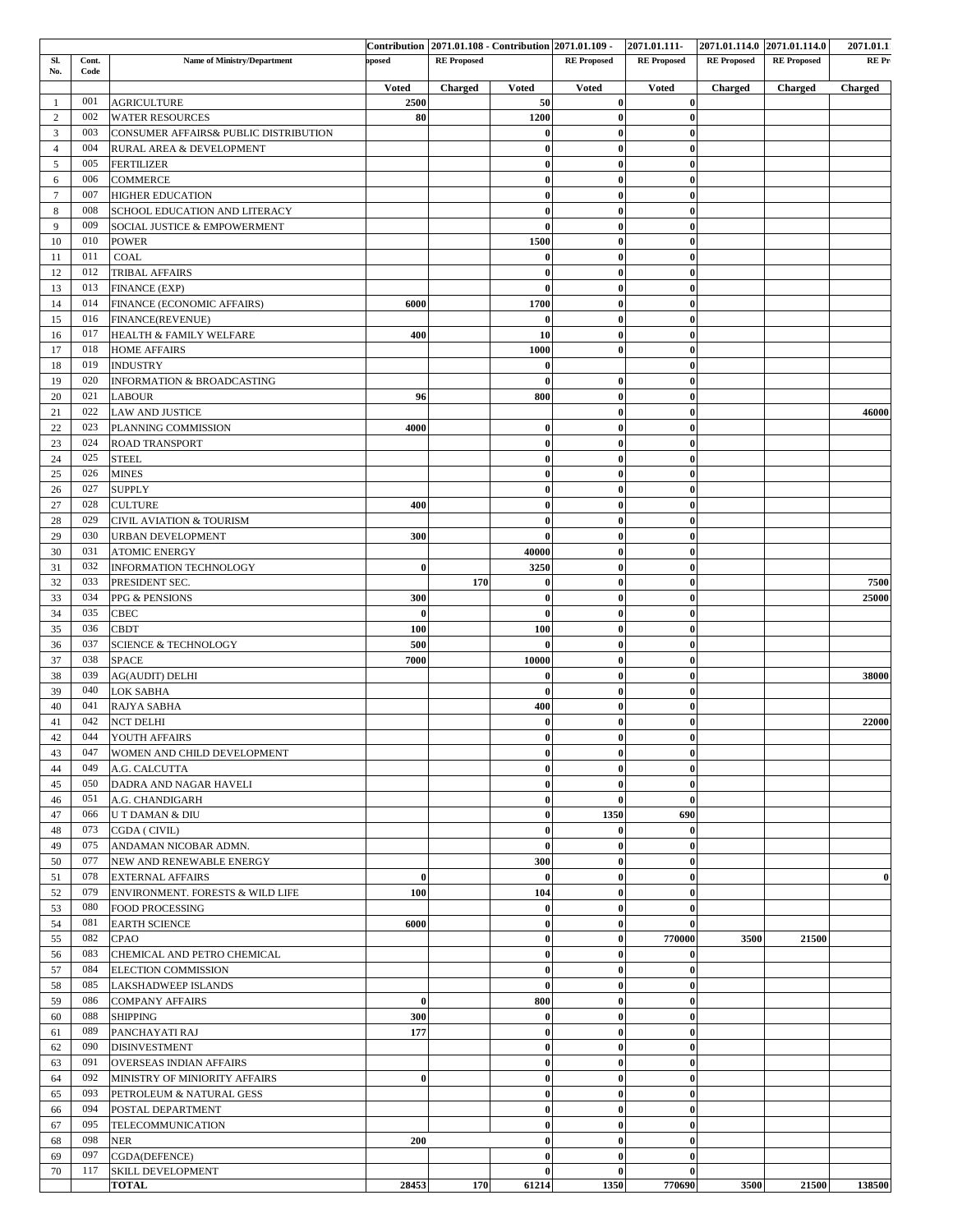|                |               |                                                    | 15 - Leave         | 115.04             | 2071.01.116-                         |
|----------------|---------------|----------------------------------------------------|--------------------|--------------------|--------------------------------------|
| SI.<br>No.     | Cont.<br>Code | <b>Name of Ministry/Department</b>                 | posed              | <b>RE</b> Proposed | <b>RE</b> Proposed                   |
|                |               |                                                    | Voted              | Voted              | <b>Voted</b>                         |
| 1              | 001           | <b>AGRICULTURE</b>                                 | 200000             |                    |                                      |
| 2              | 002           | <b>WATER RESOURCES</b>                             | 300000             |                    |                                      |
| 3              | 003           | CONSUMER AFFAIRS& PUBLIC DISTRIBUTION              | 55000              |                    | 335                                  |
| $\overline{4}$ | 004           | RURAL AREA & DEVELOPMENT                           | 15000              | 2500               | $\bf{0}$                             |
| 5              | 005           | <b>FERTILIZER</b>                                  | 7500               | 5000               | $\bf{0}$                             |
| 6              | 006           | COMMERCE                                           | 160000             | 3000               | $\bf{0}$                             |
| $\overline{7}$ | 007           | <b>HIGHER EDUCATION</b>                            | 40000              | 2500               | $\boldsymbol{0}$                     |
| 8<br>9         | 008<br>009    | SCHOOL EDUCATION AND LITERACY                      | 10000              | 0<br>3000          | $\bf{0}$<br>$\bf{0}$                 |
| 10             | 010           | SOCIAL JUSTICE & EMPOWERMENT<br><b>POWER</b>       | 15000<br>35000     | 0                  | $\boldsymbol{0}$                     |
| 11             | 011           | <b>COAL</b>                                        | 8000               | $\bf{0}$           | $\boldsymbol{0}$                     |
| 12             | 012           | <b>TRIBAL AFFAIRS</b>                              | 5000               | $\bf{0}$           | $\bf{0}$                             |
| 13             | 013           | <b>FINANCE (EXP)</b>                               | 20000              | 2000               | 0                                    |
| 14             | 014           | FINANCE (ECONOMIC AFFAIRS)                         | 48000              | $\bf{0}$           | $\pmb{0}$                            |
| 15             | 016           | FINANCE(REVENUE)                                   | 75000              | $\bf{0}$           | $\bf{0}$                             |
| 16             | 017           | <b>HEALTH &amp; FAMILY WELFARE</b>                 | 300000             | 0                  | 0                                    |
| 17             | 018           | <b>HOME AFFAIRS</b>                                | 3250000            | 9000               | $\pmb{0}$                            |
| 18             | 019           | INDUSTRY                                           | 110000             | 1500               | $\bf{0}$                             |
| 19             | 020<br>021    | <b>INFORMATION &amp; BROADCASTING</b>              | 500000             | $\bf{0}$           | $\bf{0}$                             |
| 20<br>21       | 022           | <b>LABOUR</b><br>LAW AND JUSTICE                   | 140000<br>45000    | 3000<br>5000       | $\pmb{0}$<br>$\bf{0}$                |
| 22             | 023           | PLANNING COMMISSION                                | 130000             | 0                  | 0                                    |
| 23             | 024           | ROAD TRANSPORT                                     | 15000              | $\bf{0}$           | $\bf{0}$                             |
| 24             | 025           | <b>STEEL</b>                                       | 7500               | 1800               | $\bf{0}$                             |
| 25             | 026           | <b>MINES</b>                                       | 300000             | 0                  | $\boldsymbol{0}$                     |
| 26             | 027           | <b>SUPPLY</b>                                      | 35000              | $\bf{0}$           | $\pmb{0}$                            |
| 27             | 028           | CULTURE                                            | 150000             | $\bf{0}$           | $\bf{0}$                             |
| 28             | 029           | CIVIL AVIATION & TOURISM                           | 50000              | 3000               | $\boldsymbol{0}$                     |
| 29             | 030           | URBAN DEVELOPMENT                                  | 650000             | 3000               | $\pmb{0}$                            |
| 30             | 031           | ATOMIC ENERGY                                      | 650000             | $\bf{0}$           | $\bf{0}$                             |
| 31             | 032           | INFORMATION TECHNOLOGY                             | 90000              | $\bf{0}$           | $\boldsymbol{0}$                     |
| 32<br>33       | 033<br>034    | PRESIDENT SEC.<br>PPG & PENSIONS                   | $\bf{0}$<br>200000 | $\bf{0}$<br>13500  | $\boldsymbol{0}$<br>$\bf{0}$         |
| 34             | 035           | CBEC                                               | 1200000            | $\bf{0}$           | $\bf{0}$                             |
| 35             | 036           | CBDT                                               | 600000             | 0                  | 0                                    |
| 36             | 037           | <b>SCIENCE &amp; TECHNOLOGY</b>                    | 175000             | 0                  | $\boldsymbol{0}$                     |
| 37             | 038           | <b>SPACE</b>                                       | 400000             | $\bf{0}$           | $\bf{0}$                             |
| 38             | 039           | <b>AG(AUDIT) DELHI</b>                             | 1100000            | $\bf{0}$           | $\boldsymbol{0}$                     |
| 39             | 040           | LOK SABHA                                          | 45500              | $\bf{0}$           | $\pmb{0}$                            |
| 40             | 041           | RAJYA SABHA                                        | 13500              | $\bf{0}$           | $\bf{0}$                             |
| 41             | 042           | <b>NCT DELHI</b>                                   | 1200000            | $\bf{0}$           | $\bf{0}$                             |
| 42<br>43       | 044<br>047    | YOUTH AFFAIRS                                      | 6000<br>12410      | 2300<br>3500       | $\pmb{0}$<br>$\bf{0}$                |
| 44             | 049           | WOMEN AND CHILD DEVELOPMENT<br>A.G. CALCUTTA       | 0                  | 0                  | 0                                    |
| 45             | 050           | DADRA AND NAGAR HAVELI                             | 40000              | $\bf{0}$           | $\pmb{0}$                            |
| 46             | 051           | A.G. CHANDIGARH                                    | 350000             | 0                  | $\bf{0}$                             |
| 47             | 066           | U T DAMAN & DIU                                    | 35000              | $\bf{0}$           | $\bf{0}$                             |
| 48             | 073           | CGDA (CIVIL)                                       | 60000              | 0                  | $\boldsymbol{0}$                     |
| 49             | 075           | ANDAMAN NICOBAR ADMN.                              | 200000             | 0                  | $\bf{0}$                             |
| 50             | 077           | NEW AND RENEWABLE ENERGY                           | 20000              | $\bf{0}$           | $\boldsymbol{0}$                     |
| 51             | 078           | <b>EXTERNAL AFFAIRS</b>                            | 150000             | $\bf{0}$           | $\boldsymbol{0}$                     |
| 52             | 079           | ENVIRONMENT. FORESTS & WILD LIFE                   | 70000              | 5000               | $\bf{0}$                             |
| 53             | 080           | FOOD PROCESSING                                    | 5000               | 2200               | $\boldsymbol{0}$                     |
| 54             | 081<br>082    | <b>EARTH SCIENCE</b>                               | 100000             | 0                  | $\boldsymbol{0}$                     |
| 55             | 083           | <b>CPAO</b>                                        | 0                  | 250000<br>2250     | $\bf{0}$                             |
| 56<br>57       | 084           | CHEMICAL AND PETRO CHEMICAL<br>ELECTION COMMISSION | 7500<br>100        | $\bf{0}$           | $\boldsymbol{0}$<br>$\boldsymbol{0}$ |
| 58             | 085           | LAKSHADWEEP ISLANDS                                | 58500              | $\bf{0}$           | $\bf{0}$                             |
| 59             | 086           | <b>COMPANY AFFAIRS</b>                             | 30000              | $\bf{0}$           | $\bf{0}$                             |
| 60             | 088           | SHIPPING                                           | 50000              | 0                  | $\boldsymbol{0}$                     |
| 61             | 089           | PANCHAYATI RAJ                                     | 3500               | $\bf{0}$           | $\bf{0}$                             |
| 62             | 090           | <b>DISINVESTMENT</b>                               | 1000               | 10                 | $\bf{0}$                             |
| 63             | 091           | OVERSEAS INDIAN AFFAIRS                            | $\bf{0}$           | 0                  | $\boldsymbol{0}$                     |
| 64             | 092           | MINISTRY OF MINIORITY AFFAIRS                      | 2000               | 2300               | $\bf{0}$                             |
| 65             | 093           | PETROLEUM & NATURAL GESS                           | 6452               | $\bf{0}$           | $\bf{0}$                             |
| 66             | 094           | POSTAL DEPARTMENT                                  | 0                  | 0                  | 0                                    |
| 67             | 095           | TELECOMMUNICATION                                  | 50000              | $\bf{0}$           | $\pmb{0}$                            |
| 68             | 098<br>097    | NER                                                | 8000               | $\bf{0}$           | $\bf{0}$                             |
| 69             | 117           | CGDA(DEFENCE)                                      | 800000<br>$\bf{0}$ | 0<br>$\bf{0}$      | $\bf{0}$<br>$\bf{0}$                 |
| 70             |               | SKILL DEVELOPMENT<br><b>TOTAL</b>                  | 14415462           | 325360             | 335                                  |
|                |               |                                                    |                    |                    |                                      |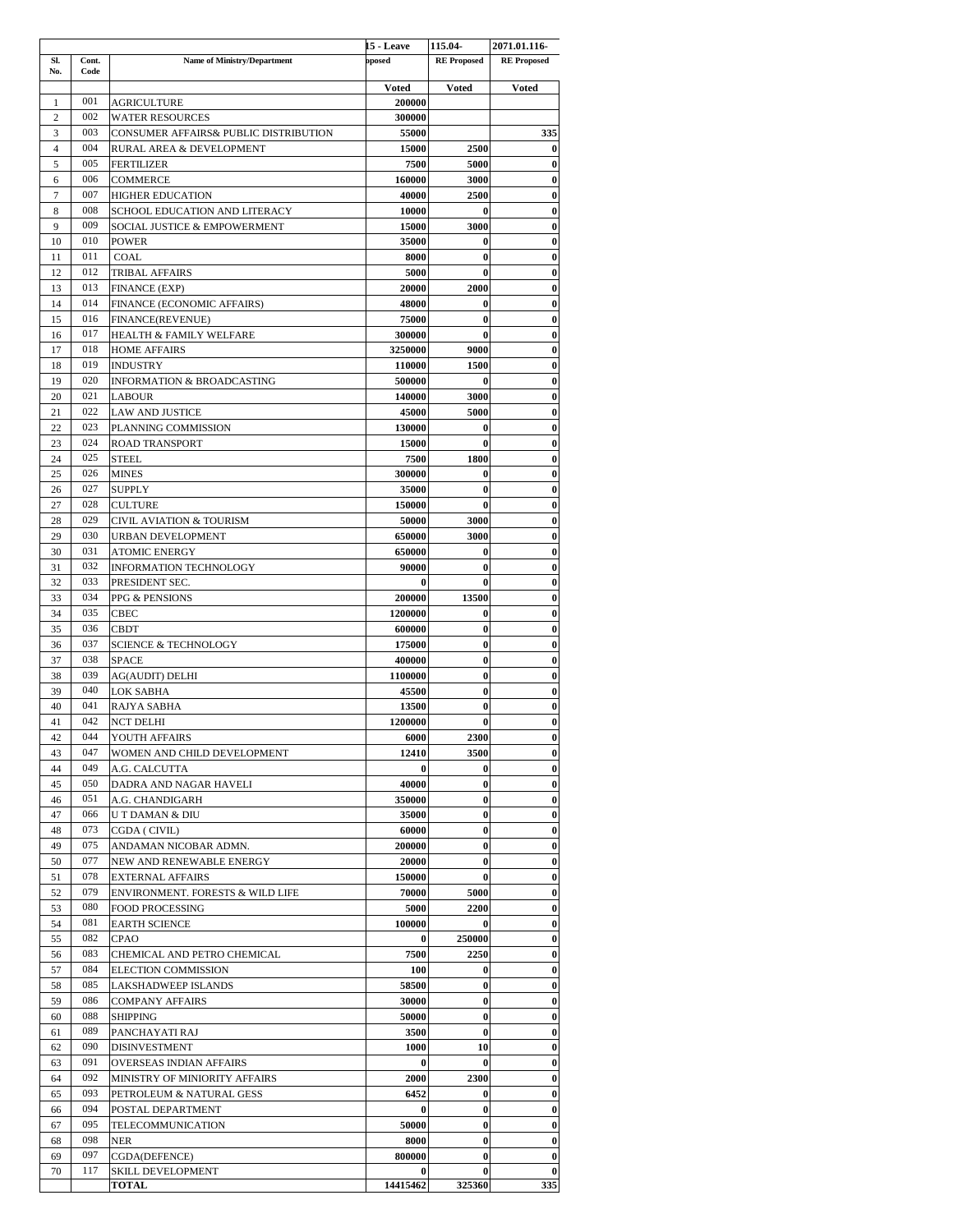|                |       |                                             |          |                    |                    | 2071.01.117- Govt. Contr. 2071.01.200.01 - 2071.01.200.02 - 2071.01.200.05 - |                    |                    | 2071.01.200.08 2071.01.800 Cost |
|----------------|-------|---------------------------------------------|----------|--------------------|--------------------|------------------------------------------------------------------------------|--------------------|--------------------|---------------------------------|
| SI.            | Cont. | <b>Name of Ministry/Department</b>          |          | <b>RE</b> Proposed | <b>RE</b> Proposed | <b>RE</b> Proposed                                                           | <b>RE</b> Proposed | <b>RE Proposed</b> | <b>RE</b> Proposed              |
| No.            | Code  |                                             |          |                    |                    |                                                                              |                    |                    |                                 |
|                |       |                                             | Charged  | <b>Voted</b>       | <b>Voted</b>       | <b>Voted</b>                                                                 | <b>Voted</b>       | <b>Voted</b>       | <b>Voted</b>                    |
| 1              | 001   | <b>AGRICULTURE</b>                          |          | 50000              |                    |                                                                              |                    |                    |                                 |
| $\overline{2}$ | 002   | <b>WATER RESOURCES</b>                      |          | 150000             |                    |                                                                              |                    |                    |                                 |
| 3              | 003   | CONSUMER AFFAIRS& PUBLIC DISTRIBUTION       |          | 15000              |                    |                                                                              |                    |                    |                                 |
|                | 004   |                                             |          |                    |                    |                                                                              |                    |                    |                                 |
| $\overline{4}$ |       | RURAL AREA & DEVELOPMENT                    |          | 7500               |                    |                                                                              |                    |                    |                                 |
| 5              | 005   | <b>FERTILIZER</b>                           |          | 2000               |                    |                                                                              |                    |                    |                                 |
| 6              | 006   | <b>COMMERCE</b>                             | $\bf{0}$ | 35000              |                    |                                                                              |                    |                    |                                 |
| $\tau$         | 007   | <b>HIGHER EDUCATION</b>                     |          | 500                |                    |                                                                              |                    |                    |                                 |
| 8              | 008   | SCHOOL EDUCATION AND LITERACY               |          | 1000               |                    |                                                                              |                    |                    |                                 |
| 9              | 009   | SOCIAL JUSTICE & EMPOWERMENT                |          |                    |                    |                                                                              |                    |                    |                                 |
|                |       |                                             |          | 3500               |                    |                                                                              |                    |                    |                                 |
| 10             | 010   | <b>POWER</b>                                |          | 18500              |                    |                                                                              |                    |                    |                                 |
| 11             | 011   | COAL                                        |          | 1500               |                    |                                                                              |                    |                    |                                 |
| 12             | 012   | <b>TRIBAL AFFAIRS</b>                       |          | 1800               |                    |                                                                              |                    |                    |                                 |
| 13             | 013   | <b>FINANCE (EXP)</b>                        |          | 8000               |                    |                                                                              |                    |                    |                                 |
|                | 014   |                                             |          |                    |                    |                                                                              |                    |                    |                                 |
| 14             |       | FINANCE (ECONOMIC AFFAIRS)                  |          | 20000              |                    | 10                                                                           |                    |                    |                                 |
| 15             | 016   | FINANCE(REVENUE)                            |          | 20000              |                    |                                                                              |                    |                    |                                 |
| 16             | 017   | HEALTH & FAMILY WELFARE                     |          | 240000             |                    |                                                                              |                    |                    |                                 |
| 17             | 018   | <b>HOME AFFAIRS</b>                         |          | 15500000           |                    |                                                                              |                    |                    |                                 |
| 18             | 019   | <b>INDUSTRY</b>                             |          | 48000              |                    |                                                                              |                    |                    |                                 |
|                |       |                                             |          |                    |                    |                                                                              |                    |                    |                                 |
| 19             | 020   | INFORMATION & BROADCASTING                  |          | 24400              |                    |                                                                              |                    |                    |                                 |
| 20             | 021   | <b>LABOUR</b>                               |          | 48000              |                    |                                                                              |                    |                    |                                 |
| 21             | 022   | <b>LAW AND JUSTICE</b>                      | 48775    | 35500              |                    |                                                                              |                    |                    |                                 |
| 22             | 023   | PLANNING COMMISSION                         |          | 90000              |                    |                                                                              |                    |                    |                                 |
| 23             | 024   | ROAD TRANSPORT                              |          | 10790              |                    |                                                                              |                    |                    |                                 |
|                | 025   |                                             |          |                    |                    |                                                                              |                    |                    |                                 |
| 24             |       | <b>STEEL</b>                                |          | 1800               |                    |                                                                              |                    |                    |                                 |
| 25             | 026   | <b>MINES</b>                                |          | 139376             |                    |                                                                              |                    |                    |                                 |
| 26             | 027   | <b>SUPPLY</b>                               |          | 8000               |                    |                                                                              |                    |                    |                                 |
| 27             | 028   | <b>CULTURE</b>                              |          | 38000              |                    |                                                                              |                    |                    |                                 |
| 28             | 029   | <b>CIVIL AVIATION &amp; TOURISM</b>         |          | 30000              |                    |                                                                              |                    |                    |                                 |
|                | 030   |                                             |          |                    |                    |                                                                              |                    |                    |                                 |
| 29             |       | <b>URBAN DEVELOPMENT</b>                    |          | 190000             |                    |                                                                              |                    |                    |                                 |
| 30             | 031   | <b>ATOMIC ENERGY</b>                        |          | 650000             |                    |                                                                              |                    |                    |                                 |
| 31             | 032   | <b>INFORMATION TECHNOLOGY</b>               |          | 85000              |                    |                                                                              |                    |                    |                                 |
| 32             | 033   | PRESIDENT SEC.                              | 6000     | $\boldsymbol{0}$   |                    |                                                                              |                    |                    |                                 |
| 33             | 034   | PPG & PENSIONS                              | 11000    | 150000             |                    |                                                                              |                    |                    |                                 |
| 34             | 035   | CBEC                                        |          | 750000             |                    |                                                                              |                    |                    |                                 |
|                |       |                                             |          |                    |                    |                                                                              |                    |                    |                                 |
| 35             | 036   | <b>CBDT</b>                                 |          | 650000             |                    |                                                                              |                    |                    |                                 |
| 36             | 037   | <b>SCIENCE &amp; TECHNOLOGY</b>             |          | 40000              |                    |                                                                              |                    |                    |                                 |
| 37             | 038   | <b>SPACE</b>                                |          | 450000             |                    |                                                                              |                    |                    |                                 |
| 38             | 039   | <b>AG(AUDIT) DELHI</b>                      | 23000    | 600000             |                    |                                                                              |                    |                    |                                 |
| 39             | 040   | <b>LOK SABHA</b>                            |          | 40000              |                    |                                                                              |                    |                    |                                 |
|                | 041   |                                             |          |                    |                    |                                                                              |                    |                    |                                 |
| 40             |       | <b>RAJYA SABHA</b>                          |          | 18000              |                    |                                                                              |                    |                    |                                 |
| 41             | 042   | <b>NCT DELHI</b>                            |          | 1350000            |                    |                                                                              |                    |                    |                                 |
| 42             | 044   | YOUTH AFFAIRS                               |          | 1000               |                    |                                                                              |                    |                    |                                 |
| 43             | 047   | WOMEN AND CHILD DEVELOPMENT                 |          | 3000               |                    |                                                                              |                    |                    |                                 |
| 44             | 049   | A.G. CALCUTTA                               |          | $\bf{0}$           |                    |                                                                              |                    |                    |                                 |
| 45             | 050   | DADRA AND NAGAR HAVELI                      |          |                    |                    |                                                                              |                    |                    |                                 |
|                |       |                                             |          | 35000              |                    |                                                                              |                    |                    |                                 |
| 46             | 051   | A.G. CHANDIGARH                             |          | 350000             |                    |                                                                              |                    |                    |                                 |
| 47             | 066   | <b>UT DAMAN &amp; DIU</b>                   |          | 13900              |                    |                                                                              |                    |                    |                                 |
| 48             | 073   | CGDA ( CIVIL)                               |          | 33684              |                    |                                                                              |                    |                    |                                 |
| 49             | 075   | ANDAMAN NICOBAR ADMN.                       |          | 300000             |                    |                                                                              |                    |                    |                                 |
| 50             | 077   | NEW AND RENEWABLE ENERGY                    |          | 1953               |                    |                                                                              |                    |                    |                                 |
|                |       |                                             |          |                    |                    |                                                                              |                    |                    |                                 |
| 51             | 078   | <b>EXTERNAL AFFAIRS</b>                     |          | 70000              |                    |                                                                              |                    |                    |                                 |
| 52             | 079   | <b>ENVIRONMENT. FORESTS &amp; WILD LIFE</b> | $\bf{0}$ | 40000              |                    |                                                                              |                    |                    |                                 |
| 53             | 080   | <b>FOOD PROCESSING</b>                      |          | 1000               |                    |                                                                              |                    |                    |                                 |
| 54             | 081   | <b>EARTH SCIENCE</b>                        |          | 30000              |                    |                                                                              |                    |                    |                                 |
| 55             | 082   | CPAO                                        |          | $\bf{0}$           |                    |                                                                              |                    | 21880              |                                 |
|                |       |                                             |          |                    |                    |                                                                              |                    |                    |                                 |
| 56             | 083   | CHEMICAL AND PETRO CHEMICAL                 |          | 2000               |                    |                                                                              |                    |                    |                                 |
| 57             | 084   | ELECTION COMMISSION                         |          | 800                |                    |                                                                              |                    |                    |                                 |
| 58             | 085   | LAKSHADWEEP ISLANDS                         |          | 25000              |                    |                                                                              |                    |                    |                                 |
| 59             | 086   | <b>COMPANY AFFAIRS</b>                      |          | 15000              |                    |                                                                              |                    |                    |                                 |
| 60             | 088   | SHIPPING                                    |          | 25000              |                    |                                                                              |                    |                    |                                 |
|                |       |                                             |          |                    |                    |                                                                              |                    |                    |                                 |
| 61             | 089   | PANCHAYATI RAJ                              |          | 919                |                    |                                                                              |                    |                    |                                 |
| 62             | 090   | <b>DISINVESTMENT</b>                        |          | 600                |                    |                                                                              |                    |                    |                                 |
| 63             | 091   | <b>OVERSEAS INDIAN AFFAIRS</b>              |          | $\mathbf{0}$       |                    |                                                                              |                    |                    |                                 |
| 64             | 092   | MINISTRY OF MINIORITY AFFAIRS               |          | 2000               |                    |                                                                              |                    |                    |                                 |
| 65             | 093   | PETROLEUM & NATURAL GESS                    |          | 2998               |                    |                                                                              |                    |                    |                                 |
|                | 094   |                                             |          |                    |                    |                                                                              |                    |                    |                                 |
| 66             |       | POSTAL DEPARTMENT                           |          | $\bf{0}$           |                    |                                                                              |                    |                    |                                 |
| 67             | 095   | TELECOMMUNICATION                           |          | $\bf{0}$           |                    |                                                                              |                    |                    |                                 |
| 68             | 098   | NER                                         |          | 4000               |                    |                                                                              |                    |                    |                                 |
| 69             | 097   | CGDA(DEFENCE)                               |          | 5500000            |                    |                                                                              |                    |                    | 60                              |
| 70             | 117   | SKILL DEVELOPMENT                           |          | $\mathbf{0}$       |                    |                                                                              |                    |                    |                                 |
|                |       | <b>TOTAL</b>                                | 88775    | 27979020           | $\bf{0}$           | 10                                                                           | $\bf{0}$           | 21880              | 60                              |
|                |       |                                             |          |                    |                    |                                                                              |                    |                    |                                 |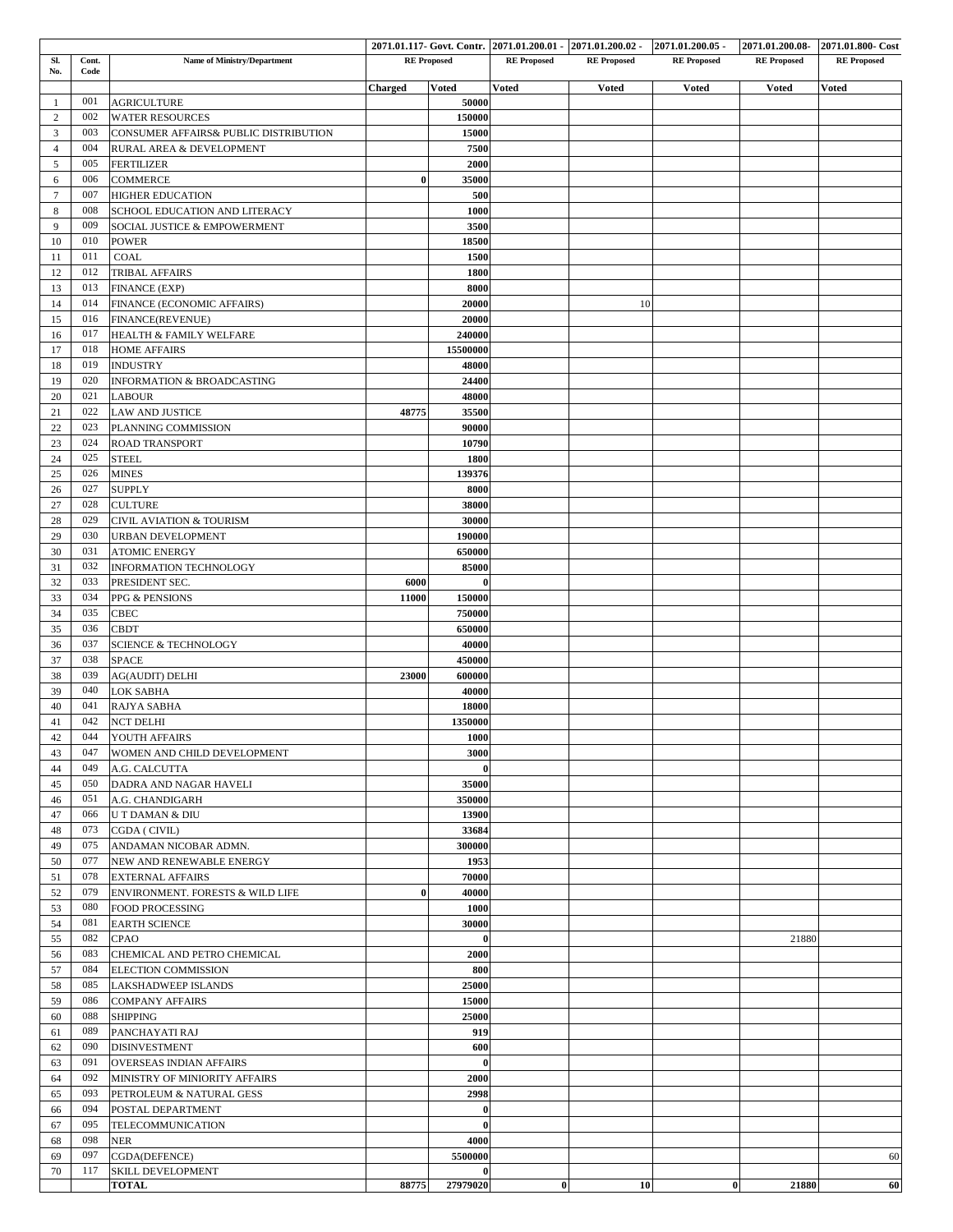|                |       |                                       | 2235.60.102        |         | 2235.60.104- Deposit | 2235.60.105 - Government |                    | 2235.60.200.10 - Other |                |                |  |
|----------------|-------|---------------------------------------|--------------------|---------|----------------------|--------------------------|--------------------|------------------------|----------------|----------------|--|
| SI.            | Cont. | Name of Ministry/Department           | <b>RE</b> Proposed |         | <b>RE</b> Proposed   |                          | <b>RE</b> Proposed | <b>RE</b> Proposed     |                |                |  |
| No.<br>Code    |       |                                       |                    |         |                      |                          |                    |                        |                |                |  |
|                | 001   |                                       | <b>Voted</b>       | Charged | <b>Voted</b>         | <b>Charged</b>           | <b>Voted</b>       | <b>Charged</b>         | <b>Voted</b>   | <b>Charged</b> |  |
| $\overline{1}$ | 002   | <b>AGRICULTURE</b>                    | 360                |         | 3243<br>4000         |                          | 100                |                        | 1000           |                |  |
| 2              | 003   | <b>WATER RESOURCES</b>                |                    |         |                      |                          |                    |                        |                |                |  |
| 3              |       | CONSUMER AFFAIRS& PUBLIC DISTRIBUTION |                    |         | 890                  |                          | 500                |                        |                |                |  |
| $\overline{4}$ | 004   | RURAL AREA & DEVELOPMENT              |                    |         | $\bf{0}$             |                          |                    |                        |                |                |  |
| 5              | 005   | <b>FERTILIZER</b>                     |                    |         | $\bf{0}$             |                          |                    |                        |                |                |  |
| 6              | 006   | <b>COMMERCE</b>                       |                    |         | 2241                 |                          |                    |                        |                |                |  |
| $\tau$         | 007   | <b>HIGHER EDUCATION</b>               |                    |         | 500                  |                          |                    |                        |                |                |  |
| 8              | 008   | SCHOOL EDUCATION AND LITERACY         |                    |         | 200                  |                          |                    |                        |                |                |  |
| 9              | 009   | SOCIAL JUSTICE & EMPOWERMENT          |                    |         | 100                  |                          |                    |                        |                |                |  |
| 10             | 010   | <b>POWER</b>                          |                    |         | 750                  |                          | 100                |                        |                |                |  |
| 11             | 011   | COAL                                  |                    |         | 250                  |                          | 500                |                        |                |                |  |
| 12             | 012   | <b>TRIBAL AFFAIRS</b>                 |                    |         |                      |                          |                    |                        |                |                |  |
| 13             | 013   | FINANCE (EXP)                         |                    |         | 60                   |                          |                    |                        |                |                |  |
| 14             | 014   | FINANCE (ECONOMIC AFFAIRS)            |                    |         | 400                  |                          |                    |                        |                |                |  |
| 15             | 016   | FINANCE(REVENUE)                      |                    |         | 720                  |                          | 10                 |                        |                |                |  |
| 16             | 017   | HEALTH & FAMILY WELFARE               |                    |         | 3500                 |                          | 5                  |                        |                |                |  |
| 17             | 018   |                                       |                    |         | 60000                |                          |                    |                        |                |                |  |
|                | 019   | <b>HOME AFFAIRS</b>                   |                    |         |                      |                          | 100<br>$\Omega$    |                        |                |                |  |
| 18             |       | <b>INDUSTRY</b>                       |                    |         | 1560                 |                          |                    |                        |                |                |  |
| 19             | 020   | INFORMATION & BROADCASTING            |                    |         | 7496                 |                          | 500                |                        |                |                |  |
| 20             | 021   | <b>LABOUR</b>                         |                    |         | 1700                 |                          | 25                 |                        |                |                |  |
| 21             | 022   | <b>LAW AND JUSTICE</b>                |                    | 300     | 260                  |                          |                    |                        |                | 205575         |  |
| 22             | 023   | PLANNING COMMISSION                   |                    |         | 1250                 |                          | 50                 |                        |                |                |  |
| 23             | 024   | <b>ROAD TRANSPORT</b>                 |                    |         | 179                  |                          |                    |                        |                |                |  |
| 24             | 025   | <b>STEEL</b>                          |                    |         | 200                  |                          |                    |                        |                |                |  |
| 25             | 026   | <b>MINES</b>                          |                    |         | 3660                 |                          | 500                |                        |                |                |  |
| 26             | 027   | <b>SUPPLY</b>                         |                    |         | 700                  |                          | 300                |                        |                |                |  |
| $27\,$         | 028   | <b>CULTURE</b>                        |                    |         | 2290                 |                          |                    |                        | 500            |                |  |
| 28             | 029   | CIVIL AVIATION & TOURISM              |                    |         | 720                  |                          |                    |                        |                |                |  |
| 29             | 030   | URBAN DEVELOPMENT                     |                    |         | 14135                |                          | 100                |                        |                |                |  |
| 30             | 031   | <b>ATOMIC ENERGY</b>                  |                    |         | 5887                 |                          | 285                |                        | 200            |                |  |
| 31             | 032   | INFORMATION TECHNOLOGY                |                    |         | 600                  |                          |                    |                        | 300            |                |  |
| 32             | 033   | PRESIDENT SEC.                        |                    | 400     | $\mathbf{0}$         |                          |                    |                        |                | 41350          |  |
| 33             | 034   | PPG & PENSIONS                        |                    |         | 3000                 |                          | 50                 |                        |                | 126000         |  |
| 34             | 035   | CBEC                                  |                    |         | 15600                |                          | 200                |                        | 1000           |                |  |
| 35             | 036   | <b>CBDT</b>                           |                    |         | 11050                |                          | 650                |                        |                |                |  |
|                | 037   | <b>SCIENCE &amp; TECHNOLOGY</b>       |                    |         |                      |                          |                    |                        |                |                |  |
| 36             |       |                                       |                    |         | 1485                 |                          |                    |                        |                |                |  |
| 37             | 038   | <b>SPACE</b>                          |                    |         | 1330                 |                          | 250                |                        | $\mathbf{0}$   |                |  |
| 38             | 039   | <b>AG(AUDIT) DELHI</b>                |                    | 180     | 4893                 |                          | 33                 |                        | $\overline{0}$ | 144468         |  |
| 39             | 040   | <b>LOK SABHA</b>                      |                    |         | 360                  |                          |                    |                        |                |                |  |
| 40             | 041   | RAJYA SABHA                           |                    |         | 100                  |                          |                    |                        |                |                |  |
| 41             | 042   | <b>NCT DELHI</b>                      |                    |         | 10378                |                          |                    |                        |                | 51600          |  |
| $42\,$         |       | 044 YOUTH AFFAIRS                     |                    |         | $\theta$             |                          | 100                |                        |                | $\mathbf{0}$   |  |
| 43             | 047   | WOMEN AND CHILD DEVELOPMENT           |                    |         | 200                  |                          | 25                 |                        |                |                |  |
| 44             | 049   | A.G. CALCUTTA                         |                    |         | 0                    |                          | $\Omega$           |                        |                |                |  |
| 45             | 050   | DADRA AND NAGAR HAVELI                |                    |         |                      |                          |                    |                        |                |                |  |
| 46             | 051   | A.G. CHANDIGARH                       |                    |         | 288                  |                          |                    |                        |                |                |  |
| 47             | 066   | U T DAMAN & DIU                       | 200                |         | 790                  |                          |                    |                        |                | 100            |  |
| 48             | 073   | CGDA ( CIVIL)                         |                    |         | 650                  |                          | 900                |                        |                |                |  |
| 49             | 075   | ANDAMAN NICOBAR ADMN.                 |                    |         | 5000                 |                          | 50                 |                        |                |                |  |
| 50             | 077   | NEW AND RENEWABLE ENERGY              |                    |         | 200                  |                          |                    |                        |                |                |  |
| 51             | 078   | <b>EXTERNAL AFFAIRS</b>               |                    |         | 1500                 |                          |                    |                        |                |                |  |
| 52             | 079   | ENVIRONMENT. FORESTS & WILD LIFE      |                    |         | 1200                 |                          |                    |                        |                |                |  |
|                | 080   |                                       |                    |         |                      |                          |                    |                        |                |                |  |
| 53             |       | <b>FOOD PROCESSING</b>                |                    |         | 60                   |                          |                    |                        |                |                |  |
| 54             | 081   | <b>EARTH SCIENCE</b>                  |                    |         | 1800                 |                          | 10                 |                        |                |                |  |
| 55             | 082   | <b>CPAO</b>                           |                    |         | $\bf{0}$             |                          |                    |                        |                | 1036800        |  |
| 56             | 083   | CHEMICAL AND PETRO CHEMICAL           |                    |         | $\bf{0}$             |                          |                    |                        |                |                |  |
| 57             | 084   | <b>ELECTION COMMISSION</b>            |                    |         | $\bf{0}$             |                          |                    |                        |                |                |  |
| 58             | 085   | <b>LAKSHADWEEP ISLANDS</b>            |                    |         | 600                  |                          | 150                |                        |                |                |  |
| 59             | 086   | <b>COMPANY AFFAIRS</b>                |                    |         | 1010                 |                          | 75                 |                        |                |                |  |
| 60             | 088   | SHIPPING                              |                    |         | 1230                 |                          | 150                |                        | 500            |                |  |
| 61             | 089   | PANCHAYATI RAJ                        |                    |         | $\bf{0}$             |                          |                    |                        |                |                |  |
| 62             | 090   | <b>DISINVESTMENT</b>                  |                    |         | $\mathbf{0}$         |                          |                    |                        |                |                |  |
| 63             | 091   | <b>OVERSEAS INDIAN AFFAIRS</b>        |                    |         |                      |                          |                    |                        |                |                |  |
| 64             | 092   | MINISTRY OF MINIORITY AFFAIRS         |                    |         | 100                  |                          |                    |                        |                |                |  |
| 65             | 093   | PETROLEUM & NATURAL GESS              |                    |         | 150                  |                          |                    |                        |                |                |  |
|                | 094   | POSTAL DEPARTMENT                     |                    |         | $\bf{0}$             |                          | 80                 |                        |                |                |  |
| 66             | 095   |                                       |                    |         |                      |                          |                    |                        |                |                |  |
| 67             |       | TELECOMMUNICATION                     |                    |         | 46750                |                          | 2500               |                        |                |                |  |
| 68             | 098   | <b>NER</b>                            |                    |         | 120                  |                          |                    |                        |                |                |  |
| 69             | 097   | CGDA(DEFENCE)                         |                    |         | $\bf{0}$             |                          | $\mathbf{0}$       |                        |                |                |  |
| 70             | 117   | SKILL DEVELOPMENT                     |                    |         |                      |                          | $\Omega$           |                        |                |                |  |
|                |       | <b>TOTAL</b>                          | 560                | 880     | 227335               | $\mathbf{0}$             | 8298               | $\bf{0}$               | 3500           | 1605893        |  |